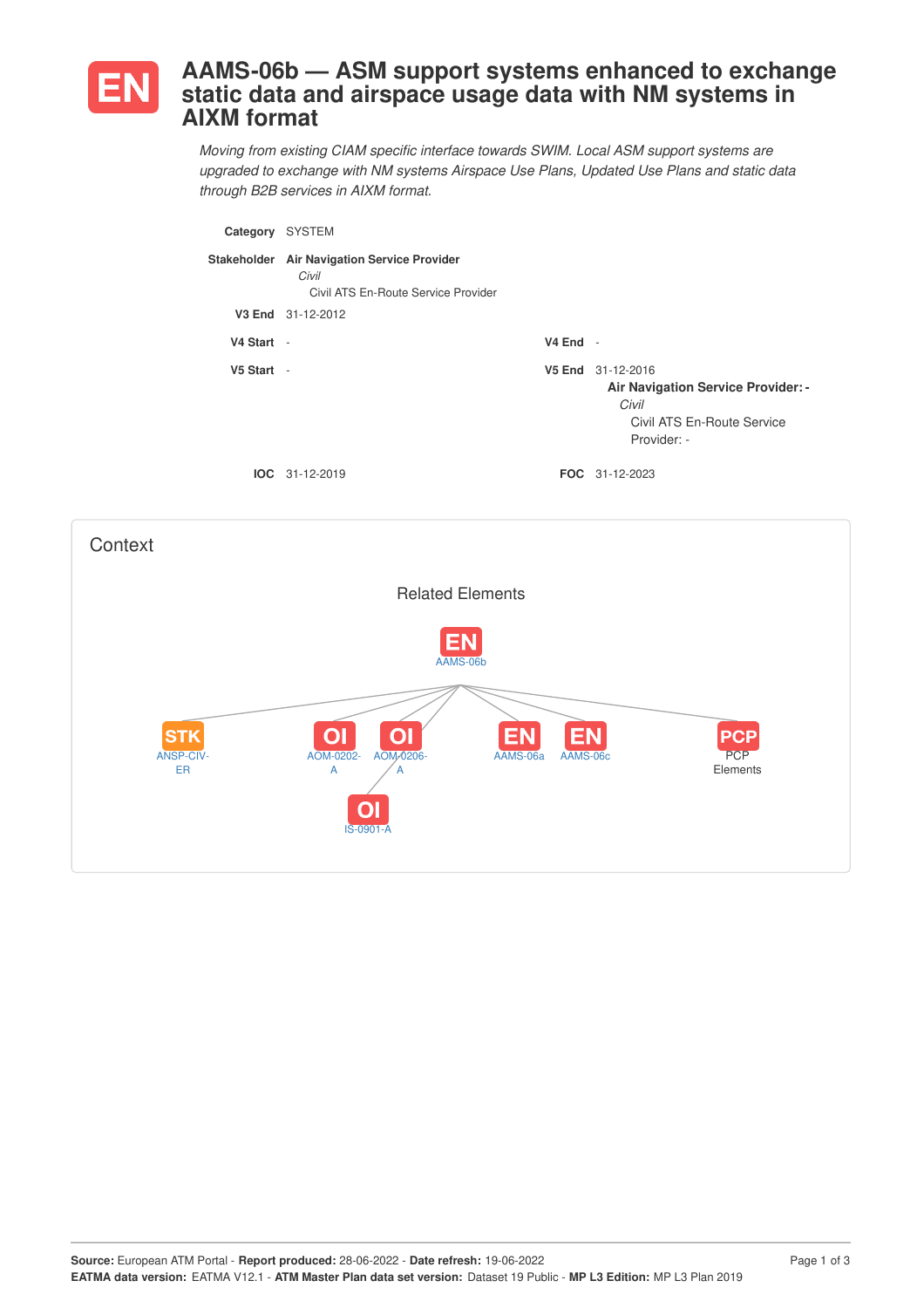| Code     |             |  |  |  | Benefits start date (IOC) - Full benefit date (FOC)                           |  |  |  |  |  |  |  |  |  |
|----------|-------------|--|--|--|-------------------------------------------------------------------------------|--|--|--|--|--|--|--|--|--|
|          |             |  |  |  | 15 16 17 18 19 20 21 22 23 24 25 26 27 28 29 30 31 32 33 34 35 36 37 38 39 40 |  |  |  |  |  |  |  |  |  |
| AAMS-06b |             |  |  |  | <b>IOC - FOC</b>                                                              |  |  |  |  |  |  |  |  |  |
| ≙        | AOM-0202-A  |  |  |  |                                                                               |  |  |  |  |  |  |  |  |  |
| ≙        | AOM-0206-A  |  |  |  |                                                                               |  |  |  |  |  |  |  |  |  |
| ≏        | $IS-0901-A$ |  |  |  |                                                                               |  |  |  |  |  |  |  |  |  |

## **EN** Dependent Enablers

| Relationship    | Code     | Title                                                                                                      | <b>Related Elements</b>                           |
|-----------------|----------|------------------------------------------------------------------------------------------------------------|---------------------------------------------------|
| Has predecessor | AAMS-06a | Airspace management system enhanced to generate and<br>distribute planned airspace usage information(CIAM) | $\overline{\text{srk}}$ OI $\overline{\text{EN}}$ |
| Has successor   | AAMS-06c | Local ASM Tools to be updated to support Transmission<br>of VPA-related data from local ASM tool to the NM | STK OI EN DS<br><b>PCP</b>                        |

| <b>PCP Elements</b><br><b>PCP</b> |                                                              |                                        |
|-----------------------------------|--------------------------------------------------------------|----------------------------------------|
| Code                              | <b>Title</b>                                                 | <b>Related Elements</b>                |
| $S-AF3.1$                         | Airspace Management and Advanced Flexible Use of<br>Airspace | SOL OI EN OBJ<br><b>ICAO</b>           |
| <b>S-AF5.1</b>                    | Common infrastructure components                             | OI EN OBJ<br><b>SOL</b><br><b>ICAO</b> |
| <b>S-AF5.2</b>                    | <b>SWIM Technical Infrastructure and Profiles</b>            | OI EN OBJ<br><b>SOL</b><br><b>ICAO</b> |
| <b>S-AF5.3</b>                    | Aeronautical information exchange                            | OI EN OBJ<br><b>SOL</b><br><b>ICAO</b> |
| <b>S-AF5.4</b>                    | Meteorological information exchange                          | OI EN OBJ<br><b>SOL</b><br><b>ICAO</b> |
| <b>S-AF5.5</b>                    | Cooperative network information exchange                     | OI EN OBJ<br><b>SOL</b><br><b>ICAO</b> |
| <b>S-AF5.6</b>                    | Flight information exchange                                  | OI EN OBJ<br><b>SOL</b><br><b>ICAO</b> |

| <b>Stakeholders</b><br><b>STK</b> |                                            |                         |
|-----------------------------------|--------------------------------------------|-------------------------|
| Code                              | <b>Title</b>                               | <b>Related Elements</b> |
| ANSP                              | Air Navigation Service Provider            | <b>EN</b>               |
| ANSP-CIV-ER                       | <b>Civil ATS En-Route Service Provider</b> | EN <b>A</b>             |

## Standards: No associated data

 $\Box$ 

**Source:** European ATM Portal - **Report produced:** 28-06-2022 - **Date refresh:** 19-06-2022 Page 2 of 3 **EATMA data version:** EATMA V12.1 - **ATM Master Plan data set version:** Dataset 19 Public - **MP L3 Edition:** MP L3 Plan 2019